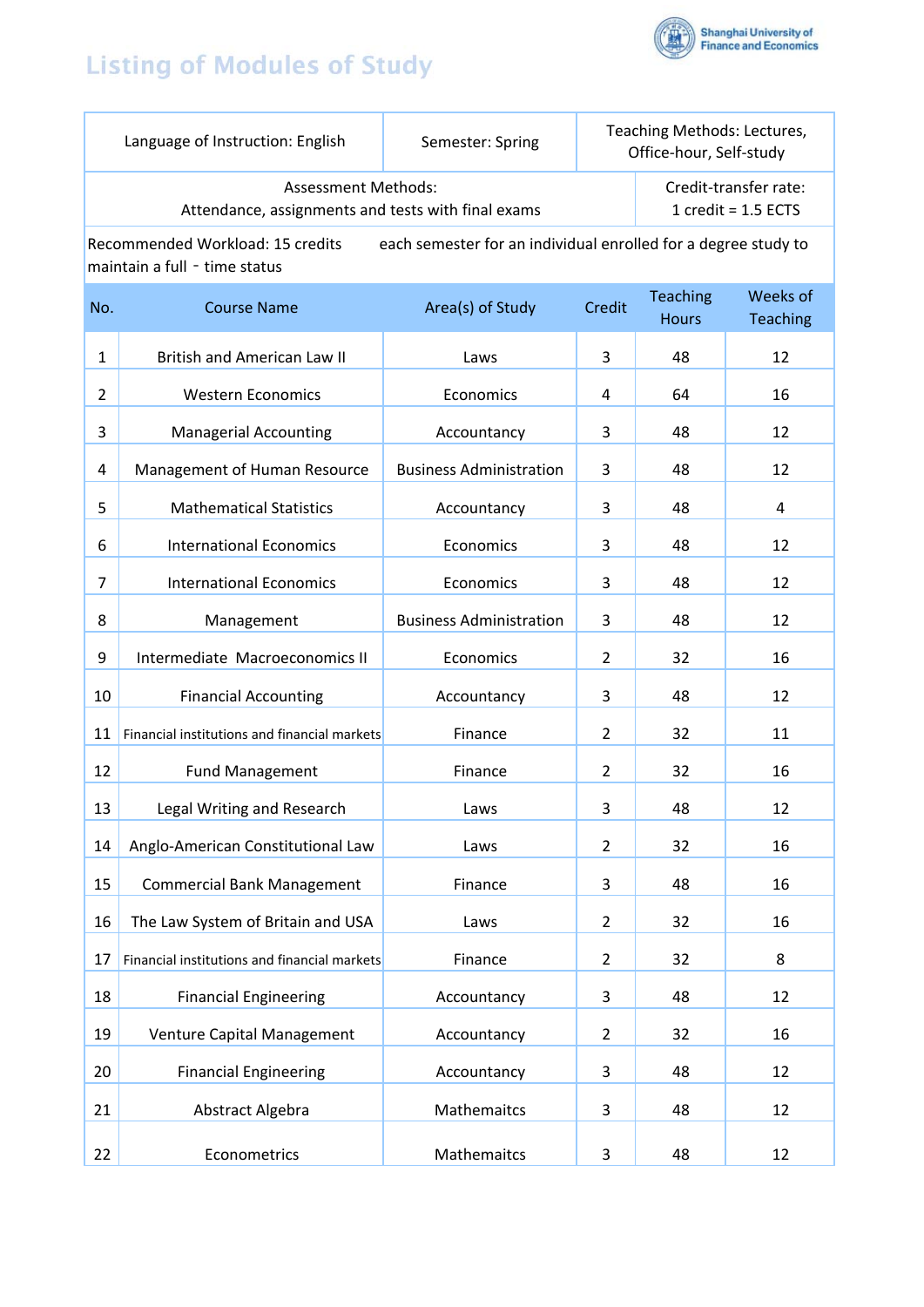| No. | <b>Course Name</b>                                              | Area(s) of Study                                | Credit         | <b>Teaching</b><br><b>Hours</b> | Weeks of<br><b>Teaching</b> |
|-----|-----------------------------------------------------------------|-------------------------------------------------|----------------|---------------------------------|-----------------------------|
| 23  | <b>Mathematical Statistics</b>                                  | Accountancy                                     | 3              | 48                              | 4                           |
| 24  | Intermediate Financial Accounting                               | Accountancy                                     | 3              | 48                              | 16                          |
| 25  | <b>Applied Econometrics</b>                                     | Economics                                       | $\overline{2}$ | 32                              | 16                          |
| 26  | Professional English (Public Finance)                           | <b>Public Economics &amp;</b><br>Administration | $\overline{2}$ | 32                              | 16                          |
| 27  | Financial institutions and financial markets                    | Finance                                         | $\overline{2}$ | 32                              | 16                          |
| 28  | Financial institutions and financial markets                    | Finance                                         | $\overline{2}$ | 32                              | 8                           |
| 29  | Venture Capital Management                                      | Accountancy                                     | $\overline{2}$ | 32                              | 16                          |
| 30  | <b>Applied Econometrics</b>                                     | Economics                                       | $\overline{2}$ | 32                              | 16                          |
| 31  | Management                                                      | <b>Business Administration</b>                  | 3              | 48                              | 12                          |
| 32  | Property Investment and Finance II                              | <b>Public Economics &amp;</b><br>Administration | $\overline{2}$ | 32                              | 16                          |
| 33  | <b>Urban Economics</b>                                          | <b>Public Economics &amp;</b><br>Administration | $\overline{2}$ | 32                              | 16                          |
| 34  |                                                                 | <b>Public Economics &amp;</b><br>Administration | $\overline{2}$ | 32                              | 16                          |
| 35  | Real Estate Asset Management(ZW)<br>Intermediate Microeconomics | Economics                                       | 3              | 48                              | 12                          |
|     |                                                                 |                                                 |                |                                 | 12                          |
| 36  | <b>Managerial Accounting</b>                                    | Accountancy                                     | 3              | 48                              | 12                          |
| 37  | Corporate Finance                                               | Finance                                         | 3              | 48                              |                             |
| 38  | <b>International Economics I</b>                                | <b>Business Administration</b>                  | 3              | 48                              | 12                          |
| 39  | <b>International Economics</b>                                  | Economics                                       | 3              | 48                              | 12                          |
| 40  | <b>Financial Accounting</b>                                     | Accountancy                                     | 3              | 48                              | 12                          |
| 41  | Management                                                      | <b>Business Administration</b>                  | $\overline{2}$ | 32                              | 8                           |
| 42  | Marketing                                                       | <b>Business Administration</b>                  | $\overline{2}$ | 32                              | 16                          |
| 43  | Property Law                                                    | Laws<br><b>Public Economics &amp;</b>           | 3              | 48                              | 12                          |
| 44  | <b>Government and Business</b>                                  | Administration                                  | $\overline{2}$ | 32                              | 16                          |
| 45  | Intermediate Microeconomics                                     | Economics                                       | 3              | 48                              | 12                          |
| 46  | Intermediate Microeconomics                                     | <b>Business Administration</b>                  | 3              | 48                              | 12                          |
| 47  | Intermediate Microeconomics                                     | Economics                                       | 3              | 48                              | 12                          |
| 48  | Intermediate Microeconomics                                     | Economics                                       | 3              | 48                              | 12                          |